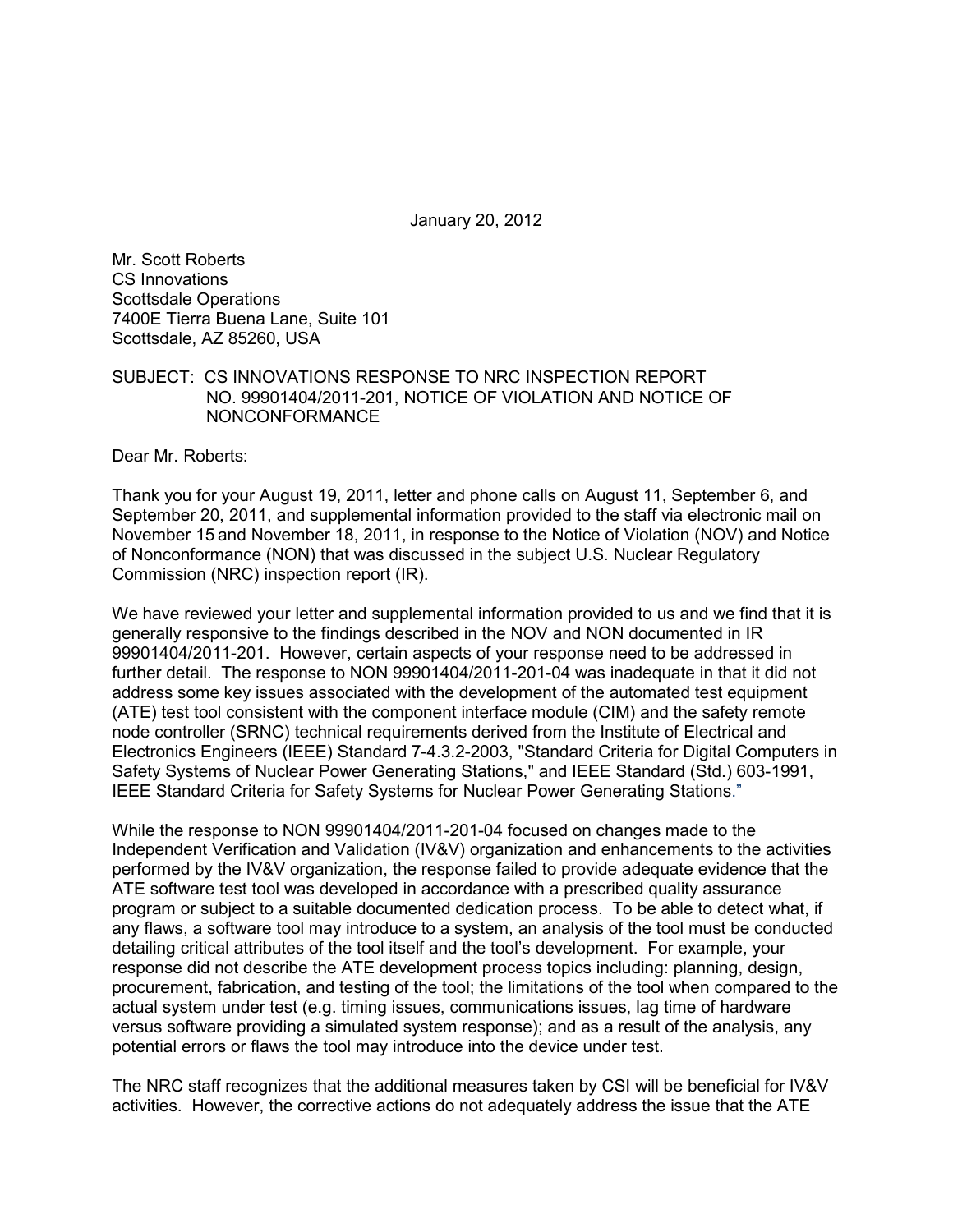S. Roberts - 2 -

testing tool was not subject to a documented development and testing process or documented quality assurance programmatic controls while under development. This is especially important since the ATE serves as the sole test device for the testing of the CIM and the SRNC at the module and unit test level.

The staff may review the implementation of your corrective actions during a future NRC staff inspection to determine that full compliance has been achieved and will be maintained. The staff will be conducting a follow-up inspection during 2012.The focus of the follow-up inspection will be the implementation of corrective actions taken to resolve issues identified in the subject IR.

If you or your staff has any questions regarding this matter, we will be pleased to discuss them with you.

Sincerely,

## */RA/*

Richard A. Rasmussen, Chief Quality and Vendor Branch 1 Division of Construction Inspection and Operational Programs Office of New Reactors

Docket No. 99901404